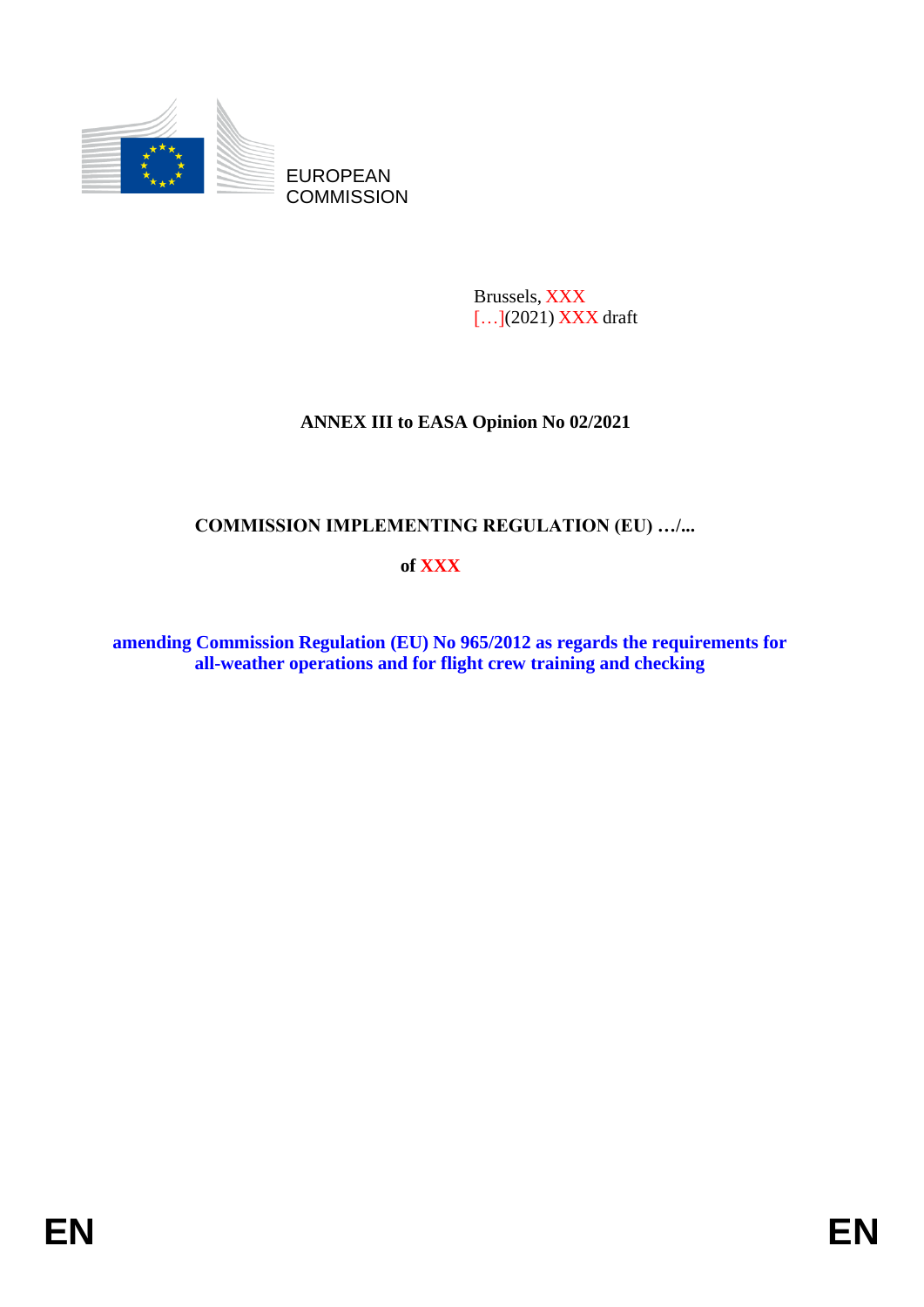### **COMMISSION IMPLEMENTING REGULATION (EU) …/...**

#### **of XXX**

### **amending Commission Regulation (EU) No 965/2012 as regards the requirements for all-weather operations and for flight crew training and checking**

#### THE EUROPEAN COMMISSION,

Having regard to the Treaty on the Functioning of the European Union,

Having regard to Regulation (EU) 2018/1139 of the European Parliament and of the Council of 4 July 2018 on common rules in the field of civil aviation and establishing a European Union Aviation Safety Agency, and amending Regulations (EC) No 2111/2005, (EC) No 1008/2008, (EU) No 996/2010, (EU) No 376/2014 and Directives 2014/30/EU and 2014/53/EU of the European Parliament and of the Council, and repealing Regulations (EC) No 552/2004 and (EC) No 216/2008 of the European Parliament and of the Council and Council Regulation (EEC) No 3922/91  $(1)$ , and in particular Articles 23(1), 27(1) and 31 thereof,

#### Whereas:

- (1) Operators and personnel that are involved in the operation of aircraft, as well as their competent authorities, shall comply with the relevant essential requirements for air operations set out in Regulation (EU) 2018/1139.
- (2) The principal objective of Regulation (EU) 2018/1139 is to establish and maintain a high uniform level of civil aviation safety in the Union (Article 1).
- (3) Commission Regulation (EU) No  $965/2012$  (2) lays down detailed rules for air operations. These rules should be updated to ensure that they reflect the state of the art and the best practices in the domain of air operations.
- (4) To ensure a high level of civil aviation safety in the European Union, the measures set out in this Regulation are part of a coordinated effort that addresses all-weather operations in all relevant disciplines, including initial airworthiness, air operations, flight crew licensing and aerodromes. They take into account worldwide aviation experience and scientific and technical progress in air operations. Therefore, this Regulation improves harmonisation with the Federal Aviation Administration (FAA) requirements and transposes as much as feasible the latest amendments to the standards adopted by the International Civil Aviation Organization (ICAO), namely ICAO Annex 6, Part I (11th edition), Part II (10th edition) and Part III (9th edition), regarding all-weather operations and the instrument approach terminology.

 $(^1$ ) OJ L 212, 22.8.2018, p. 1.

 $($ <sup>2</sup> ) Commission Regulation (EU) No 965/2012 of 5 October 2012 laying down technical requirements and administrative procedures related to air operations pursuant to Regulation (EC) No 216/2008 of the European Parliament and of the Council (OJ L 296, 25.10.2012, p. 1).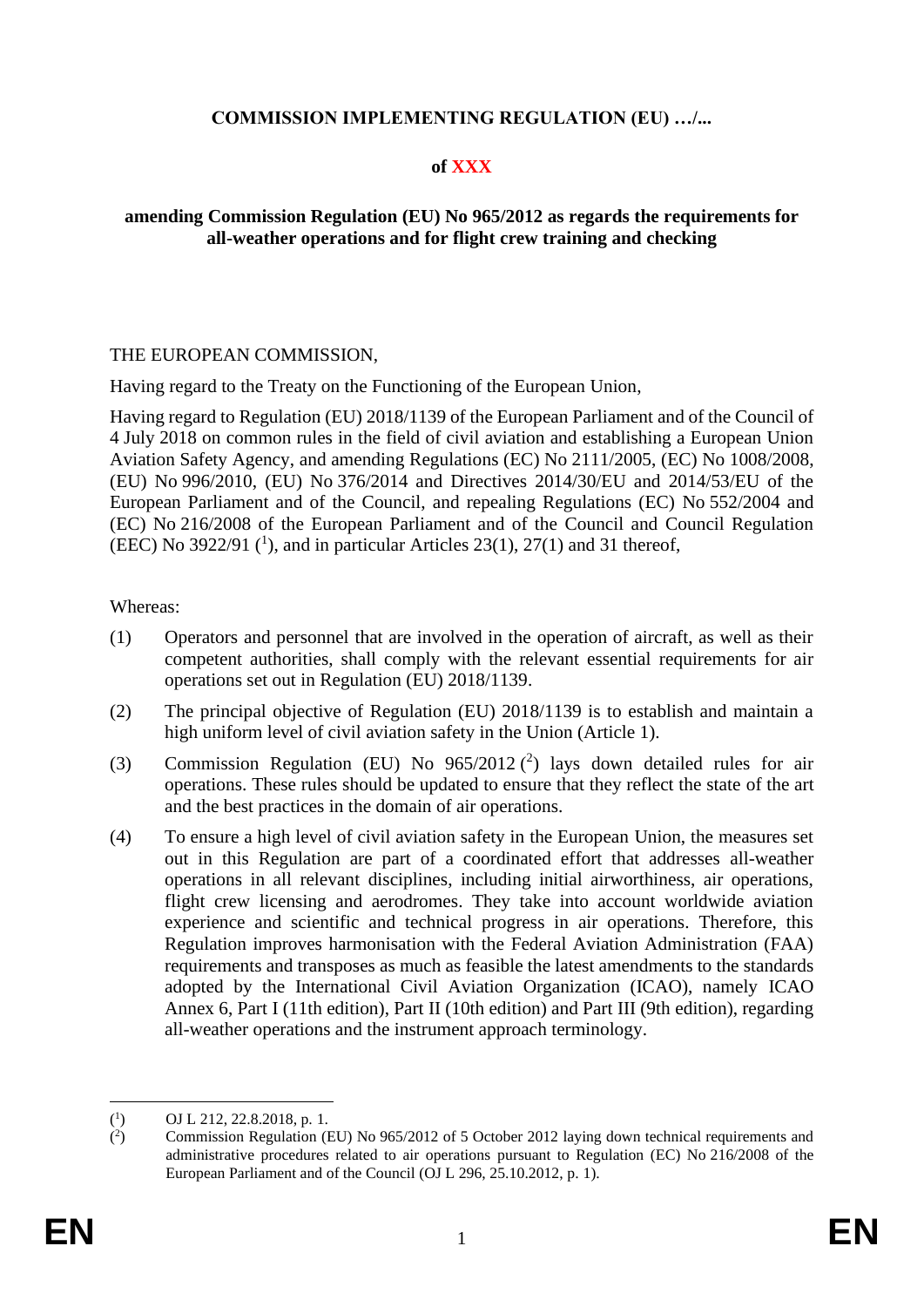- (5) In addition, this Regulation aimsto allow for safe helicopter operations under instrument flight rules, including the use of point-in-space approaches and departures.
- (6) New training requirements on specialised operations (SPO), on multi-pilot operations with helicopters, on the greater use of simulators as well as on the greater variety in training and checking in helicopter commercial air transport (CAT), also aim at improving safety in a cost-effective way.
- (7) This Regulation is performance-based and risk-based as it should be resilient and not technology-dependent.
- (8) This Regulation allows for efficiency gains based on technical advancements. It allows the operational use of new, advanced technology such as enhanced flight vision systems (EFVS), as well as the application of some advanced new operational procedures, which may support all-weather operations. It also allows for the use of innovative training tools for the purpose of flight crew training and checking.
- (9) The new rules on all-weather operations and flight crew training and checking should allow for a level playing field for all actors in the internal aviation market of the Union and improve the competitiveness of the Union's aviation industry, as stated in Article 1 of Regulation (EU) 2018/1139.
- (10) The term 'EFVS' is introduced to describe the recently developed enhanced vision systems. EFVS will replace the previous 'EVS' systems in the context of low-visibility operations (LVOs) as the 'EVS' systems no longer meet the current expectations for LVOs. If an 'EVS' system meeting the minimum criteria to conduct EFVS 200 operations, including being certificated as an 'EVS with operational credit', then the operator will remain eligible to that operational credit under an approval from the competent authority. The operational credit will be limited to the new EFVS 200 concept, for other-than-LVOs. In all other cases, the operator can continue to use legacy 'EVS' systems for improved situational awareness, with no operational credit.
- (11) The requirements that are related to different types of operationsshould be proportionate to the scale and scope of operations, as well as to the complexity of operations and the risk(s) involved.
- (12) The aerodrome operating minima are aligned as much as possible between CAT operations, non-commercial operations with complex motor-powered aircraft (NCC) and specialised operations (SPO). The requirements for all-weather operations for noncommercial operations with other-than complex motor-powered aircraft (NCO) are simplified to incentivise the use of instrument flight rules.
- (13) This Regulation addresses flight crew training and checking requirements for CAT, SPO and NCC. Alleviations previously available only for CAT operations are extended to the other types of operations. Small helicopter operators should benefit from the additional flexibility regarding the operation on different aircraft types or variants. Noncommercial operators should be allowed to accept previous training and checking. This Regulation introduces no new requirements on NCO. The new requirements increase the number of possible variations in training, reduce the regulatory burden, and increase their cost-effectiveness.
- (14) Commission Regulation (EU) No 965/2012 should, therefore, be amended accordingly to fully implement the essential requirements for air operations of Annex V to Regulation (EU) 2018/1139.